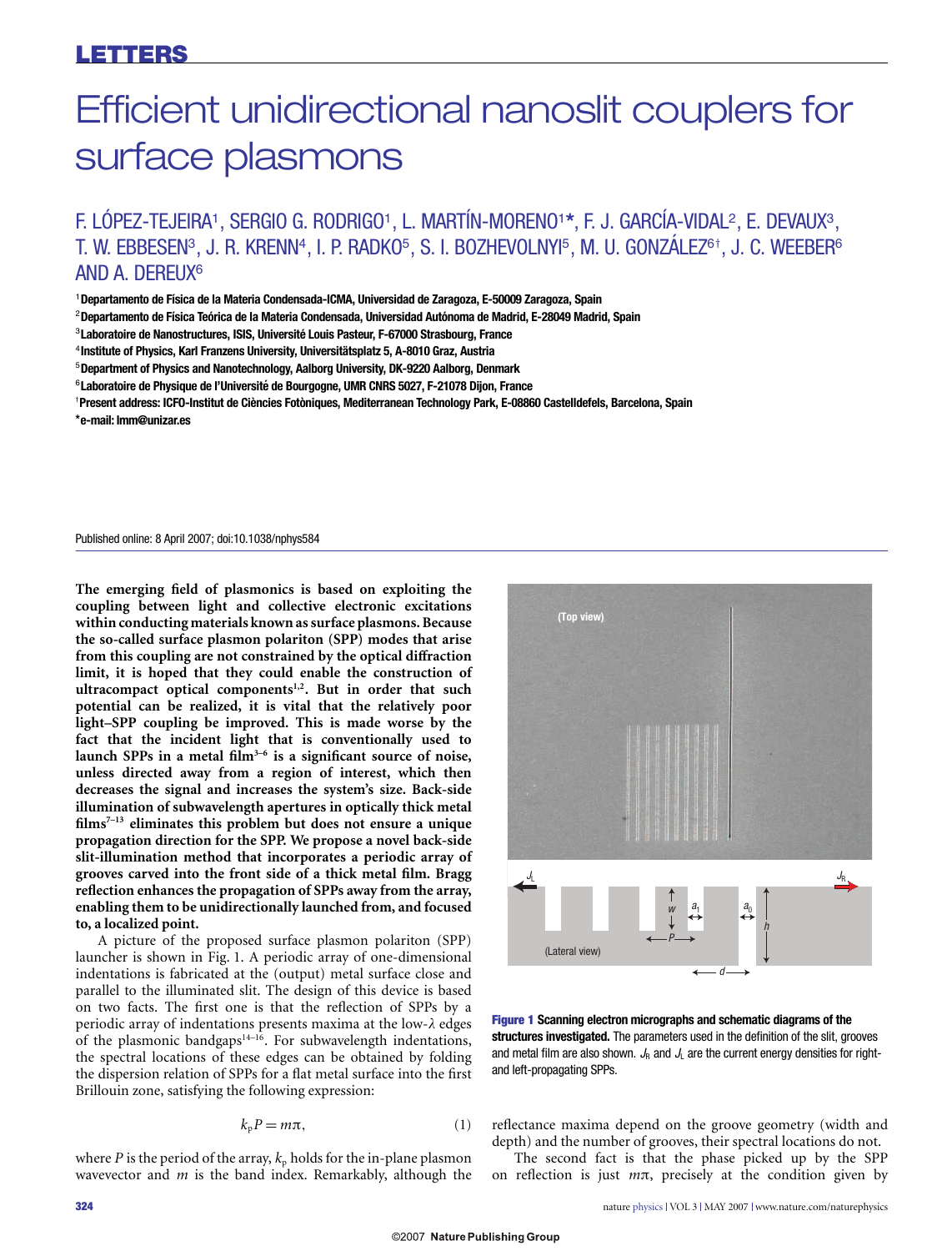



**Figure 2 Theoretical and experimental results for the SPP launcher at wavelength λ = 800 nm. a**, Dependence with slit–array distance of the efficiency ratio *E*<sub>R</sub>. The geometrical parameters defining the system are: slit length 30  $\mu$ m, slit and groove widths  $a = 160$  nm, groove depth  $w = 100$  nm and array period  $P = 390$  nm. The vertical lines mark the positions of  $E<sub>B</sub>$  maxima according to equation (2). The error bars for the experimental results represent the maximum variation in  $E<sub>B</sub>$  with respect to its mean value, from measurements on different structures with the same nominal parameters. **b**, Photon scanning tunnelling micrographs recorded at  $\lambda = 800$  nm for two different slit–grating distances. Left column: isolated slit. Right column: slit + grating.  $(x, y)$  define the plane of the top metal surface, with y being the slit axis.

equation (1), as obtained by the modal expansion developed in ref. 15. Using these two results, a very simple scheme for the efficient unidirectional launching of SPPs can be predicted. For a given frequency, by choosing *P* such that the condition given by equation (1) is fulfilled, an SPP emerging from the slit to the left side will be mainly backscattered. The interference of this reflected SPP with the one leaving the slit to the right can be tuned by adjusting the separation, *d*, between the slit and the first groove of the array (defined centre to centre). The total phase difference,

 $\phi$ , between the two interfering SPPs will be the phase picked on reflection plus the one associated with their different path lengths along the metal:

$$
\phi = 2k_{\rm p}d + m\pi. \tag{2}
$$

According to equation (2), destructive or constructive interference should occur for those  $\phi$  values equal to odd or even multiples of π, respectively. In these latter cases, the device would behave as an efficient source for unidirectional SPPs.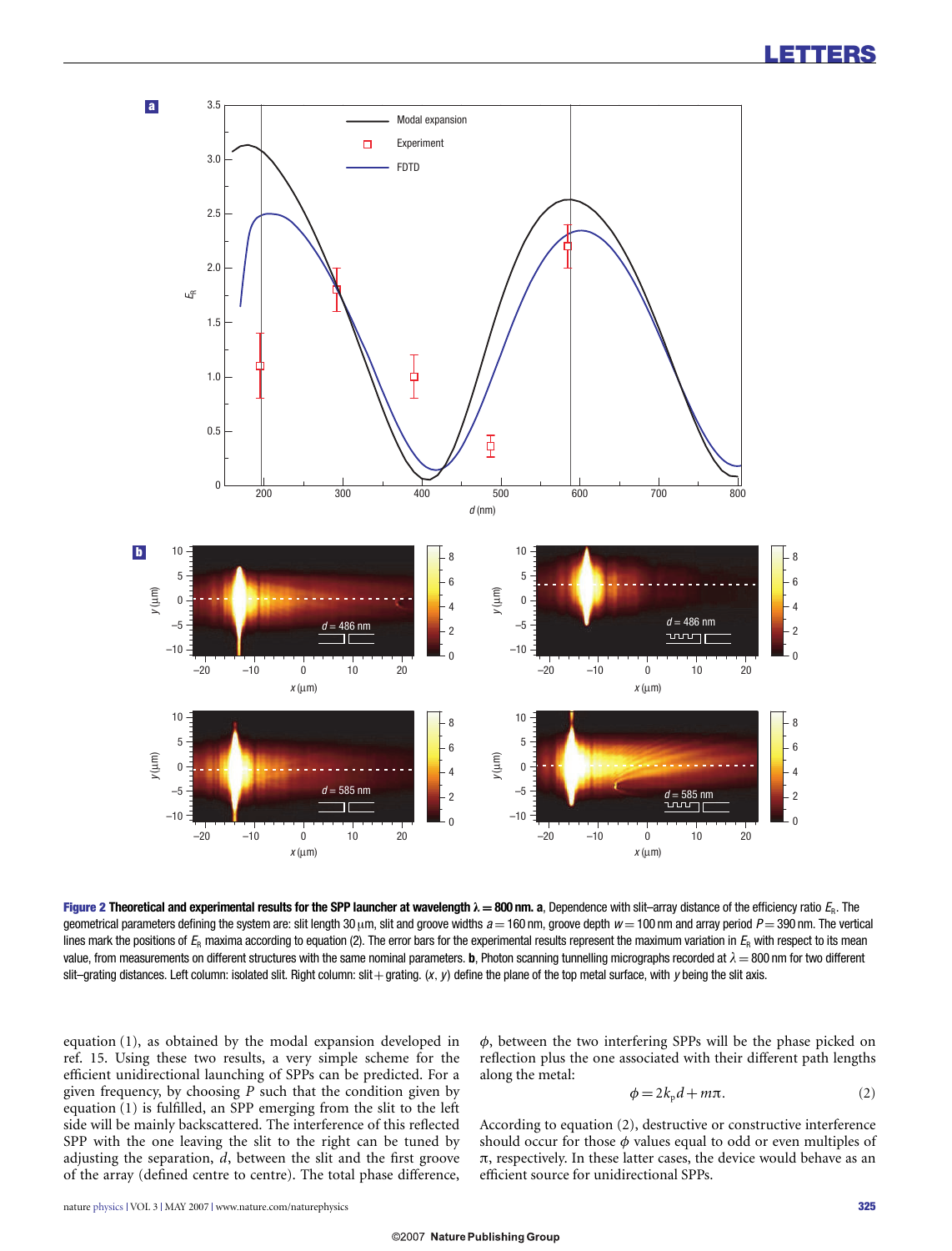# **LETTERS**

Note that equation (2) is based on two main simplifications. First, the previous discussion is based on the reflection of SPPs by a groove array, whereas the electromagnetic (EM) fields radiated by the slit are, at short distances, more complex<sup>15</sup>. Second, equation (2) does not take into account the radiation from the grooves back into the slit, whereas, in principle, EM fields at all openings should be self-consistently calculated<sup>17</sup>.

To check the validity of equation (2) we have carried out numerical calculations by means of both modal expansion<sup>15</sup> and finite-difference time-domain (FDTD)<sup>18</sup> methods. FDTD is virtually exact for this type of one-dimensional structures, as very small grid sizes can be used. On the other hand, the modal expansion treats approximately the finite conductivity of the metal but provides a very compact representation for the EM fields, favouring the physical interpretation and, in some simple cases, the calculation of analytical expressions. We characterize the efficiency of the slit + groove system as an SPP launcher by the 'efficiency ratio',  $E_R$ , defined as the quotient between the current intensity of the right-propagating SPP  $(J_R)$  with and without the grooves. Strictly speaking,  $E_R$  provides the efficiency of the output side of the device; the total efficiency, defined as the percentage of laser beam energy transferred onto the plasmon channel, depends also on lateral beam size, substrate dielectric constant, metal film width, corrugation on the input side and so on. Note also that  $E_R > 2$ implies that, in the corrugated structure, the right-propagating SPP carries more current than the total SPP current (left- plus rightmoving) in the single-slit case, so some of the power radiated out of plane is redirected onto the SPP channel.

The model system is a nanoslit SPP launcher perforated on a gold film<sup>19</sup>, designed to operate at a wavelength of 800 nm, inside the near-infrared range of the EM spectrum. We consider an array of ten grooves with a period  $P = 390$  nm, obtained from equation (1) with  $m = 1$ . The depth of the grooves is chosen to be  $w = 100$  nm, whereas the width of both the grooves and the slit is  $a = 160$  nm, which are typical experimental parameters. Figure 2a shows the calculated dependence of  $E_R$  with distance  $d$ . In this figure, the vertical lines mark the locations of maximum interference predicted by equation (2). The agreement between the modal expansion and FDTD results is excellent, except for the behaviour at very short distances  $(d \approx 2a)$ , owing to the cross coupling between the slit and the first groove through the vertical walls, which is neglected within the modal expansion. More importantly, the locations of maximum  $E_R$  are accurately predicted by equation (2), which allows us to design SPP launchers without elaborate numerical calculations.

Note that  $E_R$  would be 4 if the whole amplitude of the left-going SPP could be added constructively to the right-going one, whereas in our simulations a smaller value is always obtained. Calculations with the modal expansion show that this is due to the out-of-plane scattering of the left-going SPP by the array of grooves. The effect on  $E_R$  of both damping across the flat gold surface and partial transmission across the finite array plays a very minor role for the considered parameters.

To test experimentally our proposal, several samples were prepared with a focused ion beam in 300-nm-thick gold films for different values for *d*, with all other geometrical parameters being the same as in the previous calculations. Each sample consists of a single long slit flanked by a finite periodic groove array that extends over only half of the slit length (see Fig. 1a). This sample design allows the quantitative experimental study of the SPP launching efficiency, as the 'isolated' slit (upper part) can be used as an in-chip reference. The set of samples was imaged by a photon scanning tunnelling microscope making use of an incident focused beam illumination for frequencies in the [765,800] nm interval. Owing to specific features of the experimental set-up used for measurements



**Figure 3 Experimental results and modal expansion calculations for the spectral dependence of**  $E<sub>R</sub>$  **at the telecom range.** Two samples were considered. In both, the slit length is 50 μm and the slit and groove widths are 400 and 200 nm, respectively, with groove periodicity  $P = 750$  nm, film thickness  $h = 300$  nm and groove depth  $w = 100$  nm. In one sample, the slit–grating distance  $d = 3P/2 = 1,125$  nm (experiment: black squares; theory: black curve), whereas in the other  $d = 3P/4 = 562$  nm (experiment: red circles; theory: red curve). The image in the upper panel shows grating-induced increased coupling for  $d = 3P/2$ at  $\lambda = 1,520$  nm. (Size  $= 70 \times 26 \,\mu\text{m}^2$ .) The error bars reflect the maximum variation in  $E<sub>B</sub>$  obtained from different measurements for the same configuration with independent adjustments of the illumination. Weak periodic modulation of the strong SPP beam propagating to the right (upper panel) is due to its interference with an SPP wave reflected by a remote auxiliary structure.

in the optical regime, the incident laser beam was directed on the sample (attached to a prism) under an angle of 43° with respect to the normal. However, it should be noted that the choice of angle of incidence is not critical for the spatial distribution of transmitted energy, as a subwavelength slit in an optically thick metal film transmits only in the fundamental mode. For each distance, *d*, a pair of images was recorded by scanning at a constant distance of about 60–80 nm from the sample surface. The first image of the pair, corresponding to the SPP launching by a single slit, is obtained by focusing the laser beam on the upper part of the slit. For the second image, the laser beam is moved to the lower part to collect the data for the slit + grating case. Image pairs for  $d = 585$  nm and for  $d = 486$  nm are shown in Fig. 2b. Figure 2b clearly shows that the grating increases the intensity of the right-propagating SPP for  $d = 585$  nm, whereas for  $d = 486$  nm this intensity is greatly reduced. To quantify this effect, an average longitudinal crosscut of each image is obtained by using 20 longitudinal cross-cuts, corresponding to different coordinates along the slit axis. Then, the relative position of the two average cross-cuts composing each image pair is adjusted so that the saturated areas (that is, the signal taken right on top of the slit) are superimposed. Finally, the experimental efficiency ratio,  $E_R$ , is extracted by averaging the ratio between the two curves along the longitudinal cross-cut.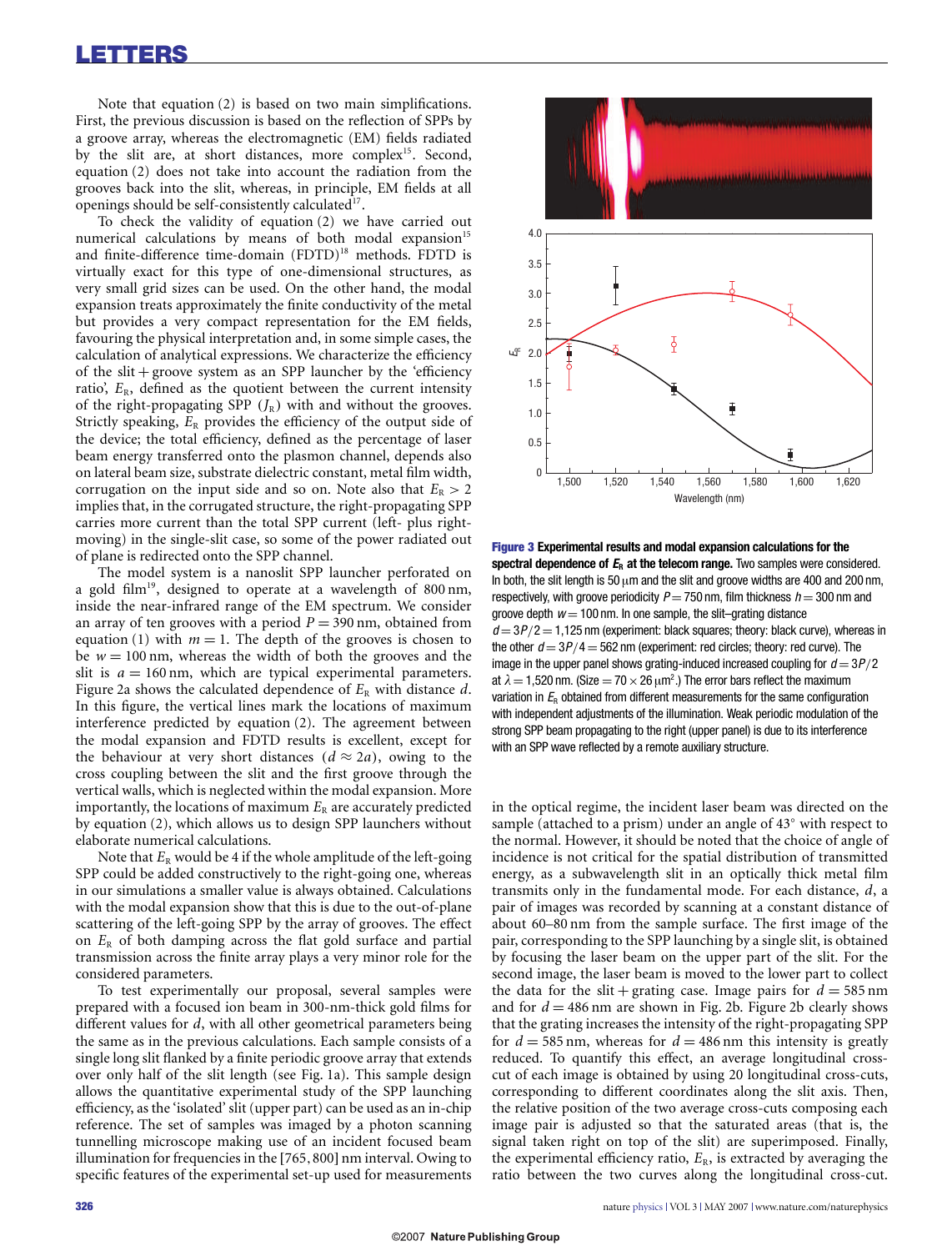# **LETTERS**



**Figure 4 Simultaneous unidirectional SPP excitation and focusing using a curved slit flanked with concentric periodic grooves. a**, Scanning electron micrograph of the structure characterized by slit and groove widths of 400 and 200 nm, respectively, groove periodicity 750 nm, groove depth 100 nm and slit–groove distance 1,125 nm. Film thickness is 280 nm, curvature radius is 30 μm and slit chord length is 40 μm. **b**,**c**, Far-field image recorded with a charge-coupled device camera (**b**) and the corresponding near-field optical image (size  $=$  48  $\times$  32  $\mu$ m<sup>2</sup>) (**c**), both being obtained when the curved slit was illuminated at normal incidence with radiation at the telecom wavelength of 1,520 nm. **d**, Normalized cross-sections obtained from the optical image (**c**) by dissecting the SPP focal spot perpendicular and parallel to the SPP propagation direction, as indicated on the image (**c**) by the red and green arrows, respectively. The dots on the arrows mark the origin of the coordinate system for each cross-section.

Figure 2a shows experimental results for  $E_R$  for the five different samples fabricated. The agreement between the experimental data and the theoretical predictions is quite remarkable (especially when taking into account that each experimental point corresponds to a different sample), showing that the presence of the grating modulates the coupling into the right-propagating SPP.

We have also designed similar samples for efficient unidirectional SPP excitation at telecom wavelengths, up-scaling the grating period and its separation from the slit. In this case, normal incidence back-side illumination is allowed by the experimental set-up and used in all experiments.

Figure 3 (upper panel) shows a typical near-field optical image, featuring a strong SPP beam propagating away from the slit in the direction opposite to the grating and thereby demonstrating unidirectional SPP excitation. In this wavelength range, the long SPP propagation length ( $\approx$ 200 µm) allows a simpler determination of  $E_R$  as the power ratio between the SPP beams, estimated far away  $(\approx 50 \,\mu m)$  from the slit, obtained from the near-field optical images taken by focusing the laser beam at two different vertical positions.

The efficiency ratio determined in this way exhibited a significant dispersion due to inaccuracy in the illuminating laser beam adjustment. Consequently, several series of measurements were carried out, conducting independent adjustments for each sample and wavelength. Averaged results and estimated errors for the spectral dependence of  $E_R$  are shown in Fig. 3. As can be seen, the comparison between theory and experiments is satisfactory: for the case of the sample with  $d = P + P/2 = 1,125$  nm,  $E_R$  decreases as the wavelength increases (with the only exception of a sharp peak at 1,520 nm), evolving from a favourable regime ( $E_R \approx 2$ ) to one in which SPP coupling is clearly diminished by the grating  $(E_R < 1)$ . On the other hand,  $E_R \approx 2$  all over the range for the sample with  $d = P - P/4 = 562$  nm, as predicted by the modal expansion calculation.

Another application of the system proposed in this paper is the focusing of SPPs, creating local field enhancement (a 'hot spot') at a given location. Focusing of SPPs has been achieved through the interaction of SPPs with curved surface corrugations $20-24$ . The proposed approach for the localized unidirectional excitation of an SPP beam can be generalized to focus SPPs with an increased efficiency while blocking the propagation away from the focus. Importantly, in these curved structures, the rigorous modelling of SPP excitation needed for optimization of the focusing would be difficult, whereas the relation given by equation (2) still provides simple design rules. As a proof of principle, in this paper we present focusing at telecom wavelengths by milling a curved slit along with the corresponding grating grooves (Fig. 4a), using a similar configuration to that illustrated with the near-field optical image shown in Fig. 3. The effect of SPP beam focusing was clearly seen already at the stage of far-field adjustment (using a microscope arrangement with an infrared charge-coupled device camera) owing to weak out-of-plane SPP scattering by surface roughness (Fig. 4b). The typical near-field optical image obtained at  $\lambda = 1,520$  nm demonstrates efficient focusing of a launched SPP beam at the centre of slit curvature, with a spot size of  $3 \times 3 \mu m^2$ (estimated from the cross-cuts shown in Fig. 4d). More generally, the design of other more complicated curved structures based on these principles can be predicted, allowing, for example, the excitation of SPP beams propagating in different directions and focused at different locations.

## Received 1 September 2006; accepted 29 January 2007; published 8 April 2007.

#### References

- 1. Barnes, W. L., Dereux, A. & Ebbesen, T. W. Surface plasmon subwavelength optics. *Nature* **424**, 824–830 (2003).
- 2. Ozbay, E. Plasmonics: Merging photonics and electronics at nanoscale dimensions. *Science* **311**, 189–193 (2006).
- 3. Otto, A. Exitation of nonradiative surface plasma waves in silver by the method of frustrated total reflection. *Z. Phys.* **216**, 398–410 (1968). 4. Lamprecht, B. *et al*. Surface plasmon propagation in microscale metal stripes. *Appl. Phys. Lett.* **79**,
- 51–53 (2001). 5. Ritchie, R. H., Arakawa, E. T., Cowan, J. J. & Hamm, R. N. Surface-plasmon resonance effect in
- grating diffraction. *Phys. Rev. Lett.* **21**, 1530–1533 (1968). 6. Ditlbacher, H. *et al*. Fluorescence imaging of surface plasmon fields. *Appl. Phys. Lett.* **80**,
- 404–406 (2002).
- 7. Sönnichsen, C. et al. Launching surface plasmons into nanoholes in metal films. *Appl. Phys. Lett.* **76**, 140–142 (2000). Devaux, E., Ebbesen, T. W., Weeber, J. C. & Dereux, A. Launching and decoupling surface plasmons
- via micro-gratings. *Appl. Phys. Lett.* **83**, 4936–4938 (2003).
- 9. Yin, L. *et al*. Surface plasmons at single nanoholes in Au films. *Appl. Phys. Lett.* **85**, 467–469 (2004). 10. Popov, E. *et al*. Surface plasmon excitation on a single subwavelength hole in a metallic sheet. *Appl. Opt.* **44**, 2332–2337 (2005).